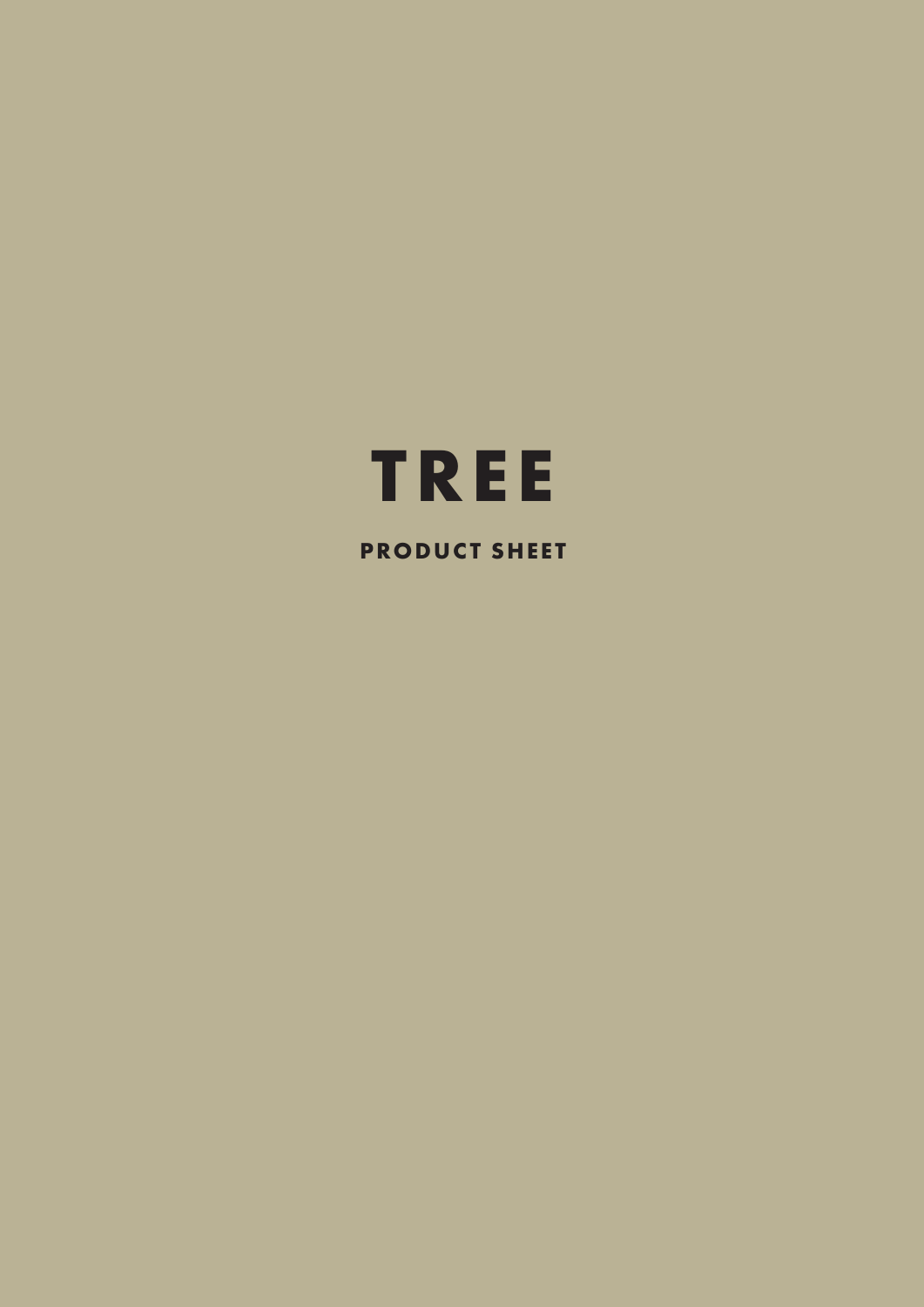# **TREE DINING TABLE (Ø 90 CM)**

## DESIGNED BY **ELIZABETH HERTZFELD**

THE METALLIC LEGS, RAMIFYING LIKE THE BRANCHES OF A TREE, MAKE THE TREE DINING TABLE A SLEEK AND GRAPHIC DESIGN. EACH LEG IS MADE OF TWO STEEL TUBES RISING FIRST SIDE BY SIDE BEFORE THEIR PATH SEPARATES TO SUPPORT THE TABLETOP IN SEVERAL PLACES. CREATING AN ARBORESCENT PATTERN. INSPIRED BY THE LIGHTNESS TREES CREATE RISING IN VERTIGI-NOUS HEIGHTS.

**LAUNCH** 2020

**CATEGORY**  TABLES

**TABLE TOP**  FENIX NANO LAMINATE

**LEGS**  PAINTED METAL (SMOOTH SURFACE)

**SCREWS** INCLUDED

**ASSEMBLY** INSTRUCTIONS MANUAL INCLUDED

**PACKAGING DIMENSIONS**

**MAINTENANCE**  FOR DAILY CARE, WIPE OFF WITH A CLEAN, MOIST CLOTH FOLLOWED BY A SOFT DRY CLOTH





**DIMENSIONS**  Ø 900 x H 740 MM Ø 35.4 x H 29.1 "

**ITEM NO / COLOUR**  BLACK TOP W/ BLACK LEGS BEIGE TOP W/ BEIGE LEGS BEIGE TOP W/ BLACK LEGS

**WOUD**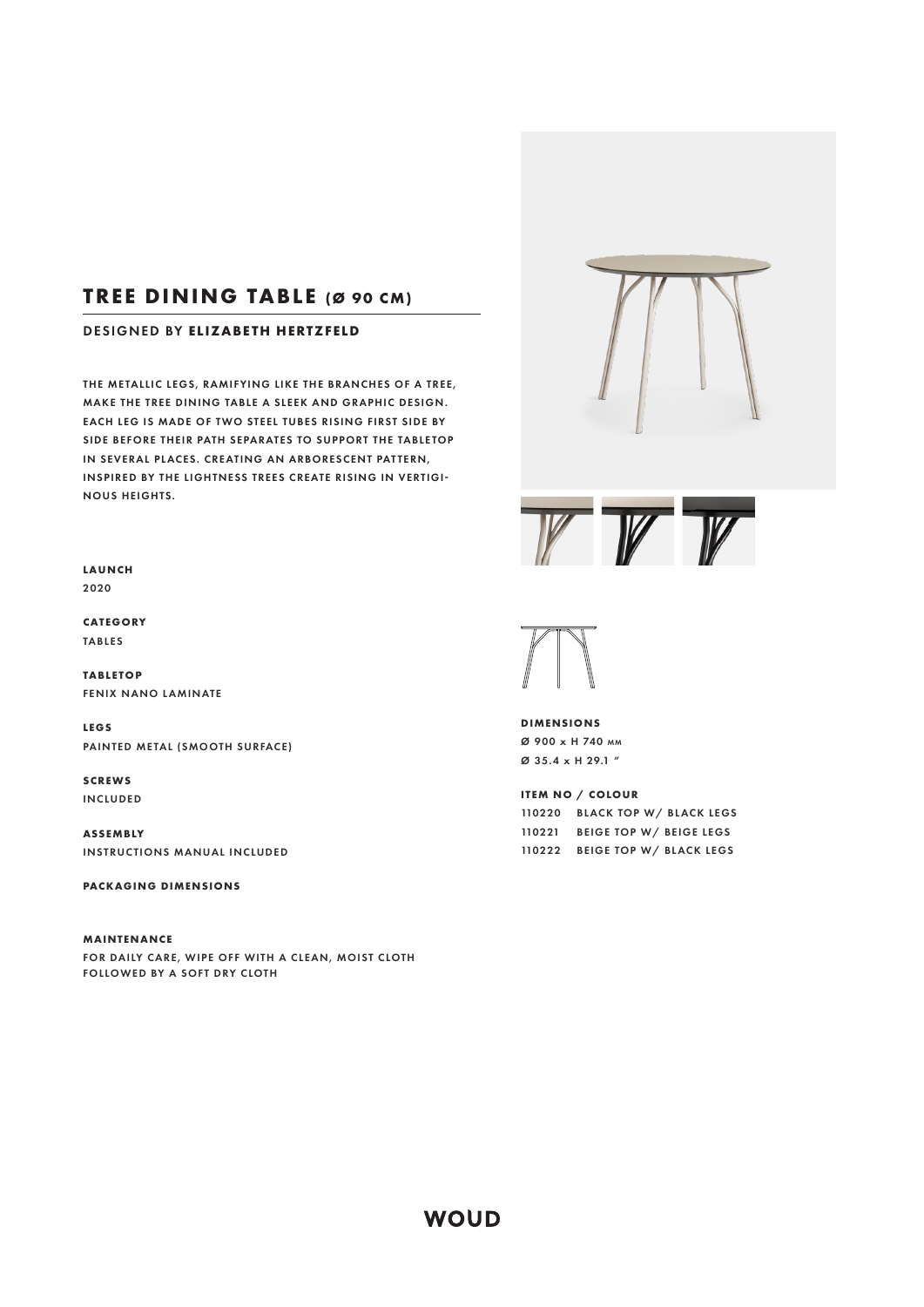## **TREE DINING TABLE (Ø 120 CM)**

#### DESIGNED BY **ELIZABETH HERTZFELD**

THE METALLIC LEGS, RAMIFYING LIKE THE BRANCHES OF A TREE, MAKE THE TREE DINING TABLE A SLEEK AND GRAPHIC DESIGN. EACH LEG IS MADE OF TWO STEEL TUBES RISING FIRST SIDE BY SIDE BEFORE THEIR PATH SEPARATES TO SUPPORT THE TABLETOP IN SEVERAL PLACES. CREATING AN ARBORESCENT PATTERN. INSPIRED BY THE LIGHTNESS TREES CREATE RISING IN VERTIGI-NOUS HEIGHTS.

**LAUNCH** 2020

**CATEGORY**  TABLES

**TABLE TOP**  FENIX NANO LAMINATE

**LEGS**  PAINTED METAL (SMOOTH SURFACE)

**SCREWS** INCLUDED

**ASSEMBLY** INSTRUCTIONS MANUAL INCLUDED

**PACKAGING DIMENSIONS**

**MAINTENANCE**  FOR DAILY CARE, WIPE OFF WITH A CLEAN, MOIST CLOTH FOLLOWED BY A SOFT DRY CLOTH





**DIMENSIONS**  Ø 1200 x H 740 MM Ø 47.4 x H 29.1 "

**ITEM NO / COLOUR**  BLACK TOP W/ BLACK LEGS BEIGE TOP W/ BEIGE LEGS BEIGE TOP W/ BLACK LEGS

**WOUD**